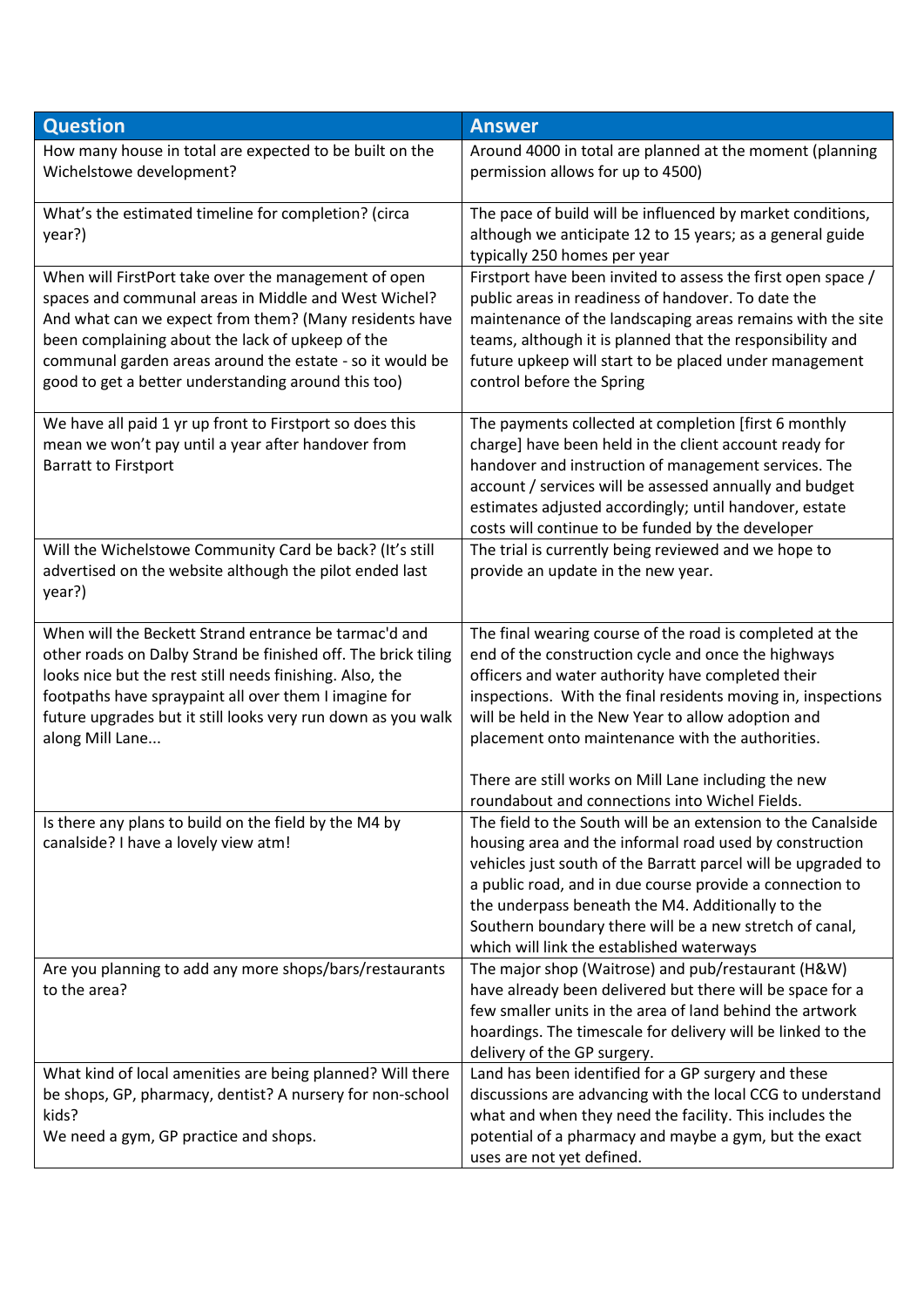| We need Kingfisher Primary to open for all years not just                   | The school will gradually grow as children move up through      |
|-----------------------------------------------------------------------------|-----------------------------------------------------------------|
| year 1.                                                                     | the year groups and based on demand in the area.                |
| Will there be a play area nearby? When? It would be nice                    | There are a number of play areas identified and planning        |
| to be consulted on kinds of equipment if possible.                          | consent has been secured for the first play area located not    |
|                                                                             | far from the Learning Campus and will be built as part of       |
|                                                                             | the next housing parcels (c.2023). The funding to deliver       |
|                                                                             | the sports pitches and largest play area between Middle         |
|                                                                             | and East Wichel will be unlocked once 1300 homes are            |
|                                                                             | occupied. There is also a recently restored play area in East   |
|                                                                             | Wichel.                                                         |
| Where the roads and pavements have been dug up already                      | It is not always possible to anticipate all the utilities works |
| (where they forgot something I assume). Will this be made                   | required or fixes needed during development. Although it        |
| like new again or just patched up?                                          | will be the intention to minimise patching, the finish will be  |
|                                                                             | dependant on the area                                           |
| Will the landscaping be finished outside of the front of                    | There are landscaping areas that are not yet finished and       |
| Chaddington Strand, along the canal (on the David Wilson                    | these will be attended too in the New Year before               |
| side)?                                                                      | handover to Firstport as managing agents                        |
| Landscaping on the front of Semington Strand/Peglars                        | There are landscaping areas that are not yet finished and       |
| Way. When will this be done? There is a large hole next to                  | these will be attended too in the New Year before               |
| Beavans House.                                                              | handover to Firstport as managing agents                        |
| Will the entrance to Semington Strand stay as it is or will a               | The entrance furthest north (near Beavans House) will be        |
| dead end be created?                                                        | removed upon build completion as this was only                  |
|                                                                             | introduced to support the construction works                    |
| Why is the grey building (eyesore) on the land by Waitrose                  | This is our Management Office, it is planned that it will be    |
| car park? I was told it would be there for 15 years.                        | in this location for potentially 5 years.                       |
|                                                                             |                                                                 |
|                                                                             |                                                                 |
|                                                                             | Additional landscaping will be planted before the spring,       |
|                                                                             | including the addition of a community project board             |
|                                                                             | containing information about the wider development              |
| According to Wilts and Berks Canal Trust there is an                        | As part of the planning consent we will be extending the        |
| agreement that once a certain number of houses has been                     | canal, linking the District Centre and East Wichel Canal.       |
| built the canal has to be extended. Is there an update as to                | Under the permission this is to be accomplished before          |
| when this is planned.                                                       | 2500 homes are occupied. Currently the Wichelstowe              |
|                                                                             | community is around 1000 occupations                            |
| Could we see a roadmap of some descriptions with                            | Information relating to the delivery of the wider               |
| expected ETA's on each phase. (e.g parcel areas, shops,                     | development can be found on the development website             |
| sports fields, parks, canal extension)                                      | and information held within the sales offices. Watch out for    |
|                                                                             | our video explaining our plans for 2022.                        |
| Why is there such a large difference between the general                    | Specification and character areas will differ throughout the    |
| finishes between the two developers even though it is one                   | Wichelstowe development, with slightly different                |
| 'canal side' joint venture (I.e painting of electrical boxes                | approaches taken by those responsible for building each         |
| blue on Barratt side to match general colour used                           | housing parcel                                                  |
| throughout site vs unpainted on DWH side), (actual                          |                                                                 |
| functional bike sheds on Barratt vs unusuable sheds with                    | We take on board your feedback, in particular your              |
| DWH)                                                                        | comments relating to the bike storage                           |
|                                                                             |                                                                 |
| Why is the build finish/design better with Barratt than DW                  | Throughout the development there will be a variety of           |
| even though DW is more expensive (I.e Barratt houses                        | design responses from traditional to more contemporary          |
| have a window in front door which creates a lot of light on                 | style of homes. Although this can be subjective, it does        |
| bottom floor vs very dark DWH ground floor and no<br>window in front door.) | offer purchasers a choice of home within the development        |